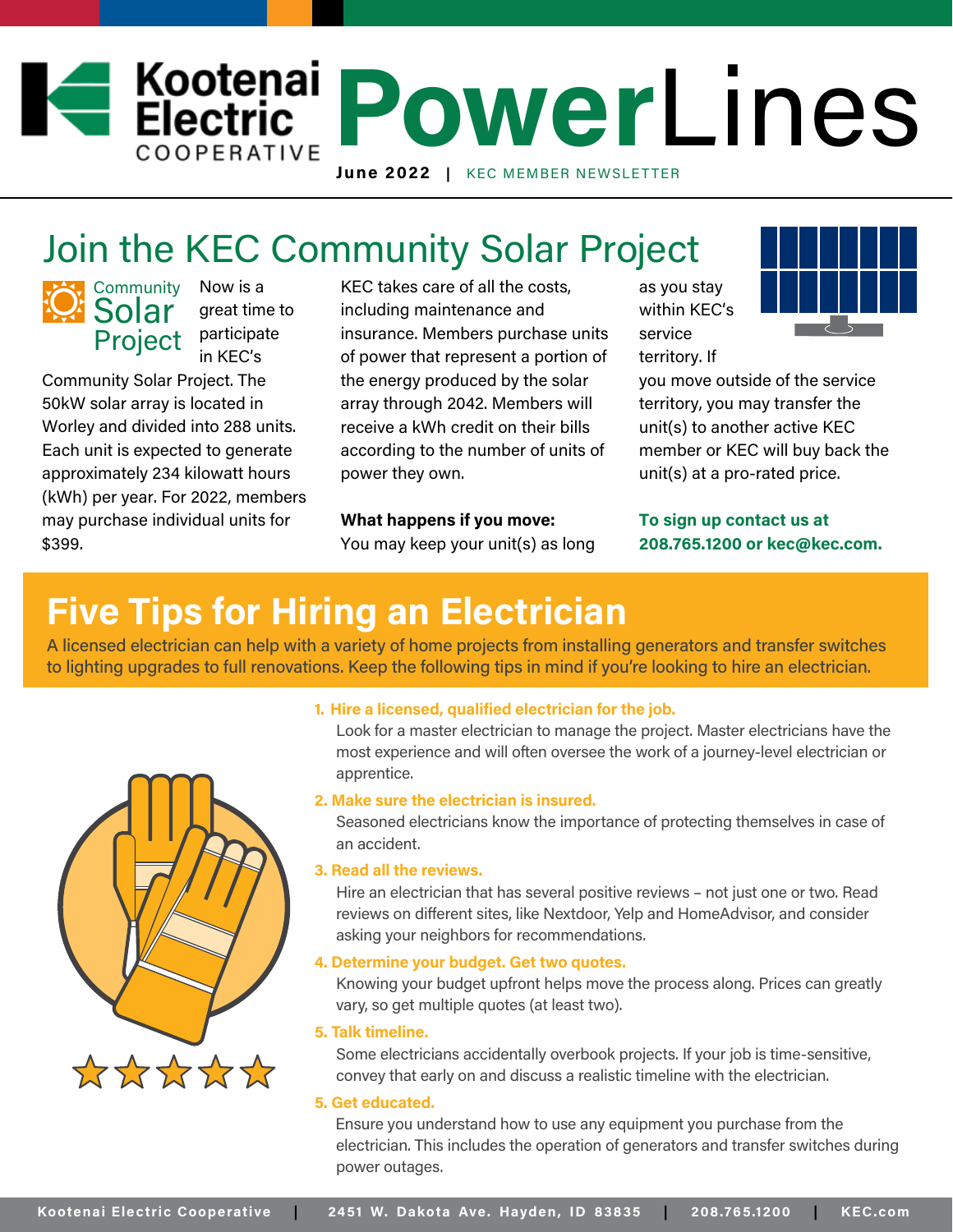# What You Should Know About Meters & Meter Bases



Summer often brings home improvement projects and remodeling. Sometimes those projects require moving or upgrading the electrical lines and equipment used to supply electricity to your property. Understanding which equipment belongs to KEC (and is our responsibility to maintain) and which equipment belongs to you, the property owner (and is your responsibility to maintain), is crucial in ensuring these projects are completed safely and efficiently. It is also imperative that any work on these facilities be completed by those qualified to work on energized electrical equipment.

Your electric service has two parts: the electric meter and the meter base. The meter is round and typically enclosed in clear plastic or glass (see photo at left). Meters are KEC's property and under no circumstance should KEC meters be removed or relocated—temporarily or permanently—by anyone other than an authorized KEC representative. Please contact us if you are planning to do any work that may require the meter to be removed or relocated and we'll send a KEC employee to your site.

The meter base is typically a rectangular metal box mounted near or on the outside of your home or business that the meter plugs into. Each meter base might look a little different and it belongs to the property owner who is responsible for maintaining it in good serviceable order. If the meter base is damaged by weather or by any kind of

accident, repair is the property owner's responsibility. If you inspect your meter base and believe it needs repair, we

encourage you to contact a licensed electrician who can coordinate the work with KEC.

Alternatively, you can take a picture of your meter base and send it to KEC. Sometimes KEC staff will be able to confirm those concerns or identify other issues that may need to be corrected by KEC. To navigate to the form, visit www.kec.com, hover over "service information" and click "other service reminders."

As part of our system inspection and maintenance plan, we perform routine inspections and maintenance of KEC electrical facilities, including meters. If KEC employees in the course of such routine inspections or other work identify a meter base in disrepair or one that presents a safety concern, KEC will notify the member so that appropriate action can be taken. If you have any questions, please call us at 208.765.1200.

## **Energy Efficiency** Tip of the Month

If you're looking to add smart technology to your home, consider smart plugs. Smart plugs are inexpensive and can be used to control lighting and other electronic devices through a smart phone app.

With smart plugs, you can conveniently manage lighting, home office equipment, video game consoles and more. By powering off unused devices when you're away, you can save energy (and money!).

Source: energystar.gov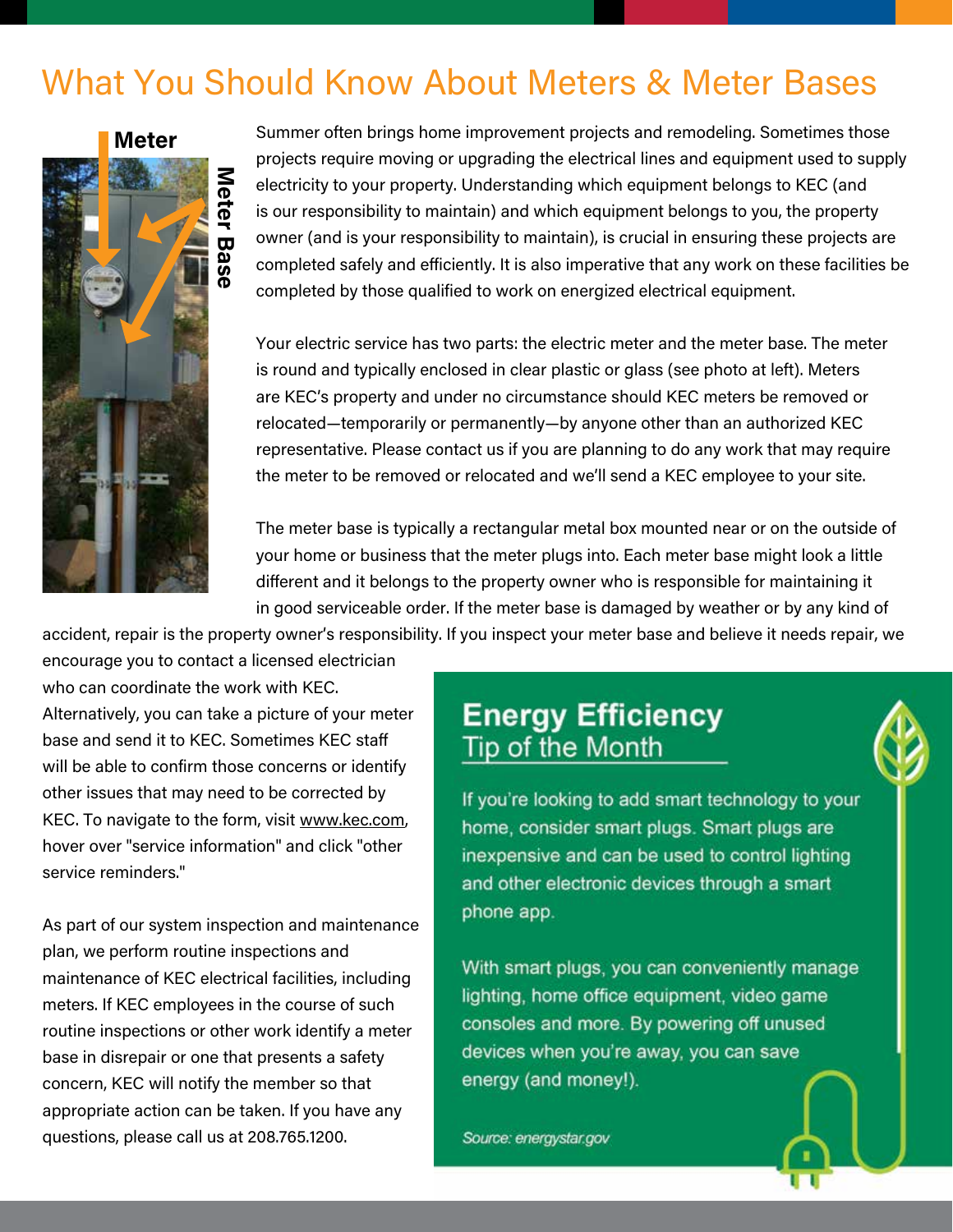## **NEWS BRIEFS**

## **DON'T PLACE SIGNS ON POWER POLES**

Signs placed on our poles are a safety hazard for our crews and are illegal. To help keep our linemen safe, KEC does not allow the placement of signage on its poles or other electrical equipment. This includes real estate signs, garage sale signs, political/election signs and sales or promotional materials. Our crews routinely remove and dispose of signs posted on KEC's property. Please help us keep our crews safe by not using our poles for signage.

### **KEC BOARD MEETINGS**

Members are welcome to attend monthly board meetings. Meeting dates vary—call Constance Felten at 208.292.3211 for details.



## **WIN A \$50 ENERGY CREDIT**

Below are 10 KEC account numbers. If you find your number contact us at 208.765.1200 and receive a \$50 credit on your bill. **1833487, 1837061, 1850699, 1707064, 1619454, 1597371, 1848030, 1320421, 1824273, 1277367**

## About Your Service Voltage

**Did you know the voltage levels that KEC provides to you are governed by a national standard?** When members call and report a power quality problem, one of the first things we look at is whether the voltage meets the standards set by the American National Standards Institute, or ANSI. ANSI C84.1 is the standard for regulating electric service utilization voltage levels.

Sometimes members have the misconception that their voltage should always be 120 volts or 240 volts. In reality, there are several industry ranges for acceptable voltage. The reason for this is electric loads on a grid change by time of day and with the season. These changes create variances in voltage. At KEC, we routinely analyze our electrical system and evaluate its ability to provide power to our members within the ranges specified by the standard. When that analysis forecasts a problem maintaining this voltage in the future, necessary upgrades are made well in advance. The graphic to the right gives the steady state Range A for typical household voltage at the meter base and at the outlet.

If you have questions about voltage ranges, contact us at kec@kec.com or 208.765.1200.





## **At the Outlet**

| <b>Utilization</b><br><b>Voltage</b> | <b>Normal</b><br><b>Range A</b> |
|--------------------------------------|---------------------------------|
| <b>120V</b>                          | 110-126V                        |
| <b>240V</b>                          | 220-252V                        |